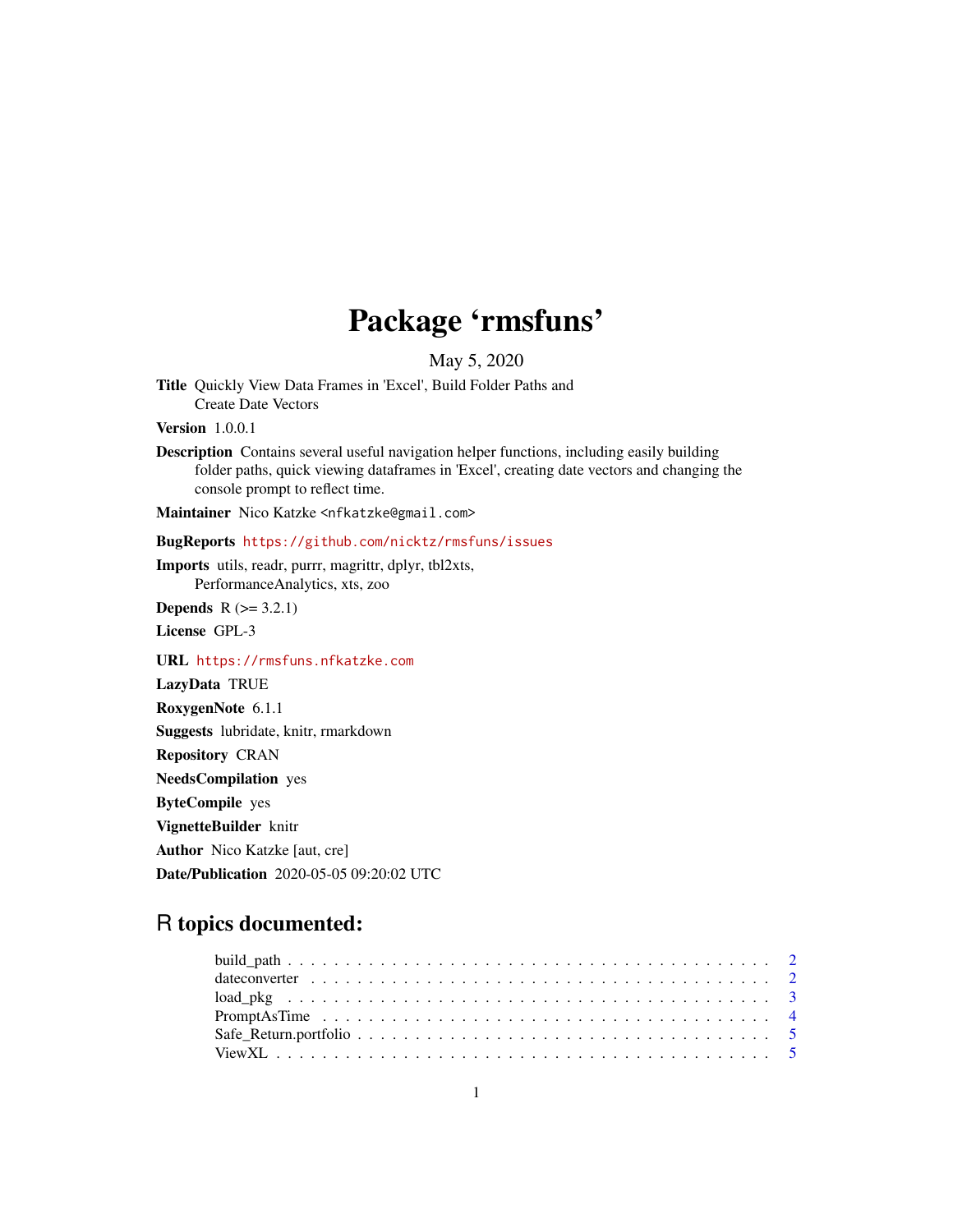#### <span id="page-1-0"></span>**Index** [7](#page-6-0) **7**

build\_path *build\_path*

#### Description

build\_path builds the entire folder FilePath provided. If the FilePath does not exist, it builds it without error. It is effectively an extension to the base function dir.create.

#### Usage

```
build_path(FilePath, Silent = TRUE)
```
#### Arguments

| FilePath | A character string with the target folder path. This can be a vector of multiple  |
|----------|-----------------------------------------------------------------------------------|
|          | paths, e.g.: FilePath <- paste0( "C:/TestFolder/", c("Subfolder1","Subfolder2"))  |
| Silent   | True by default, if set to FALSE it shows the address of the folder just created. |
|          | This is, however, saved if used as: Path <- build_path(FilePath), making the      |
|          | message largely redundant.                                                        |

#### Value

Path address just built.

#### Examples

```
## Not run:
PathLoc <- tempdir()
Path <- build_path(PathLoc)
Pathmultiplecreate <- build_path(file.path(PathLoc, c("XXX", "YYY")))
```
## End(Not run)

dateconverter *dateconverter*

#### Description

dateconverter makes it easy to create a date vector in R. It offers a simple wrapper using xts functionality to create a vector of dates between a given Start and End date, and then correcting for the chosen frequency transformation.

#### Usage

```
dateconverter(StartDate, EndDate, Transform)
```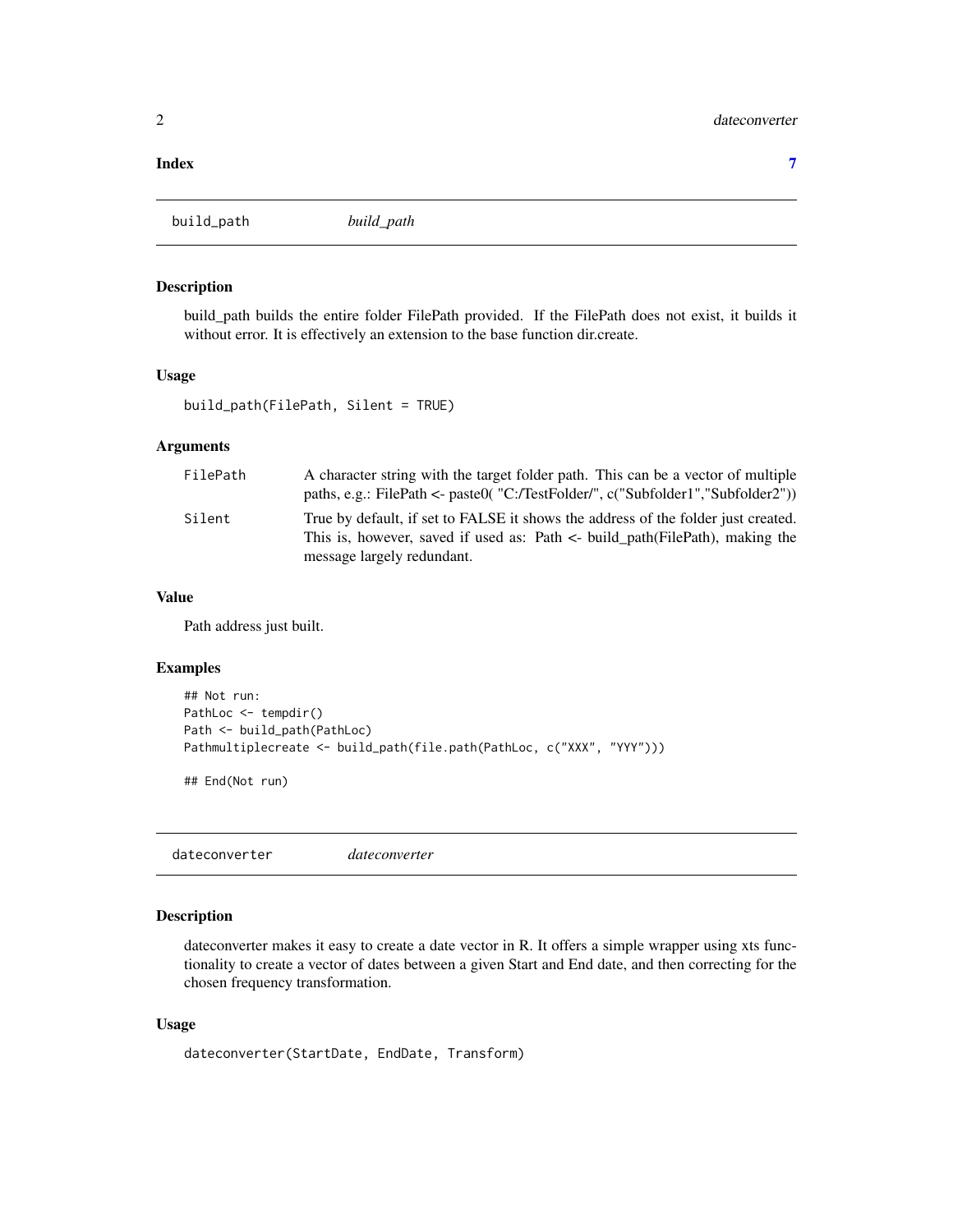#### <span id="page-2-0"></span>load\_pkg 3

#### Arguments

| StartDate | A valid as. Date object. This can be given as ymd("2000-01-01") or as. Date("2000-<br>$01-01"$                                                                                                                                                                                                                                                                                                                                                                                                                                                                                     |
|-----------|------------------------------------------------------------------------------------------------------------------------------------------------------------------------------------------------------------------------------------------------------------------------------------------------------------------------------------------------------------------------------------------------------------------------------------------------------------------------------------------------------------------------------------------------------------------------------------|
| EndDate   | A valid as Date object. This can be given as ymd("2000-01-01") or as Date("2000-<br>$01-01"$                                                                                                                                                                                                                                                                                                                                                                                                                                                                                       |
| Transform | This is the days that you want returned. Options include: alldays: All calendar<br>days between the start and end date calendarEOM: Last calendar day of each<br>month between the start and end date weekdays: All weekdays between the<br>start and end date (mon - fri) weekdayEOW: All last weekdays between the start<br>and end date weekdayEOM: All last weekdays of the month between the start<br>and end date weekdayEOQ: All last weekdays of the quarter between the start<br>and end date weekdayEOY: All last weekdays of the year between the start and<br>end date |

#### Value

Path address just built.

#### Examples

```
## Not run:
dateconverter(as.Date("2000-01-01"),
as.Date("2017-01-01"), "weekdays")
dateconverter(as.Date("2000-01-01"),
as.Date("2017-01-01"), "calendarEOM")
dateconverter(as.Date("2000-01-01"),
as.Date("2017-01-01"), "weekdayEOW")
dateconverter(as.Date("2000-01-01"),
as.Date("2017-01-01"), "weekdayEOM")
dateconverter(as.Date("2000-01-01"),
as.Date("2017-01-01"), "weekdayEOQ")
dateconverter(as.Date("2000-01-01"),
as.Date("2017-01-01"), "weekdayEOY")
dateconverter(as.Date("2000-01-01"),
as.Date("2017-01-01"), "alldays")
```
## End(Not run)

load\_pkg *load\_pkg*

#### Description

load\_pkg Loads a list of packages. If a package requires installation, the function will install it from CRAN. Function is a CRAN only wrapper.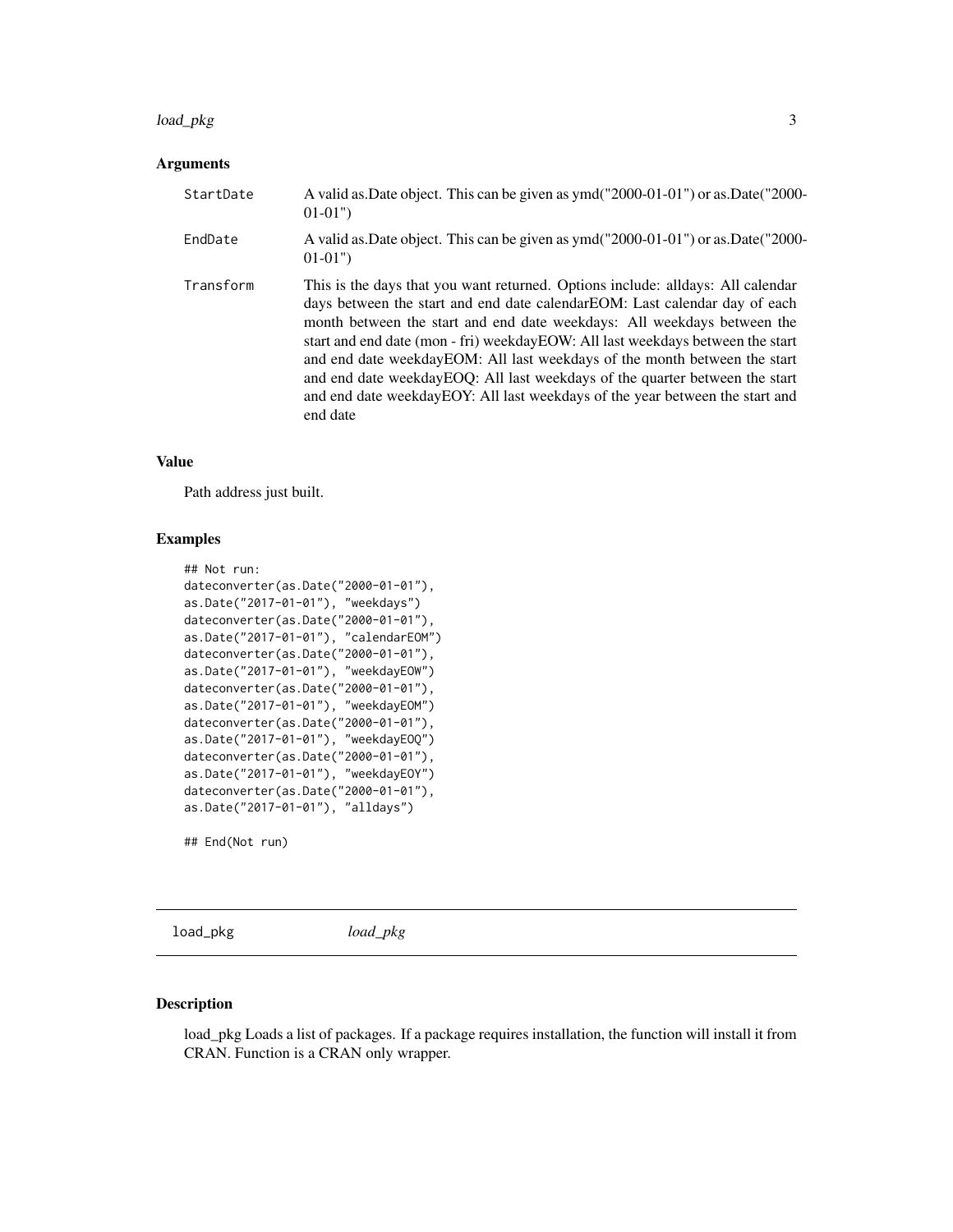#### Usage

load\_pkg(packagelist)

#### Arguments

packagelist Vector of packages to load into R

#### Value

Packages loaded into R

#### Examples

```
## Not run: packagelist <- c("purrr", "readr")
load_pkg(packagelist)
## End(Not run)
```
PromptAsTime *PromptAsTime*

#### Description

This changes Rstudio's prompt at the bottom to reflect time. Particularly useful for timing functions when executing long scripts.

#### Usage

PromptAsTime(On)

#### Arguments

On set On to TRUE (Add time to prompter) or FALSE (use default prompter).

#### Value

The Prompter in Rstudio will now include the time.

#### Examples

```
## Not run:
PromptAsTime(TRUE)
x < -100Sys.sleep(3)
#' x*x
print(x)
## End(Not run)
```
<span id="page-3-0"></span>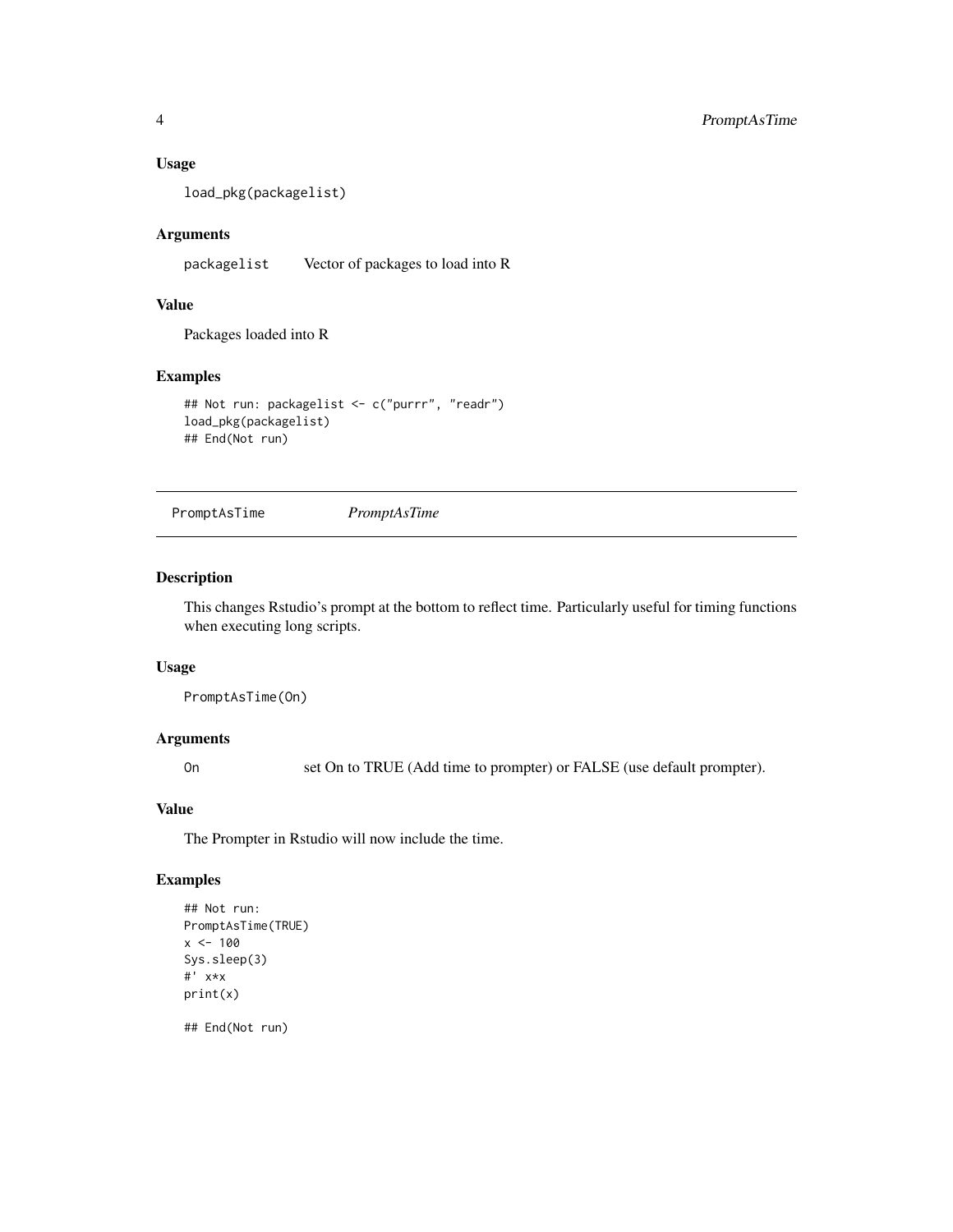<span id="page-4-0"></span>Safe\_Return.portfolio *Safe\_Return.portfolio*

#### **Description**

This provides a safe way to do portfolio return calculations. It ensures the returns and weights are explicitly mapped. It is thus a simple wrapper to PerformanceAnalytics::Return.portfolio making it safer. See the following gist for a discussion on why this safety feature is essential: https://gist.github.com/Nicktz/a24ba1775c

#### Usage

```
Safe_Return.portfolio(R, weights, lag_weights = TRUE, ...)
```
#### Arguments

| R           | xts of returns.                                                                                                                                                                                                                                                                                                                                                                                         |
|-------------|---------------------------------------------------------------------------------------------------------------------------------------------------------------------------------------------------------------------------------------------------------------------------------------------------------------------------------------------------------------------------------------------------------|
| weights     | xts of weights.                                                                                                                                                                                                                                                                                                                                                                                         |
| lag_weights | This function makes weights effective on the day it is given. The Return. Portfolio<br>function defaults to having weights become effective only the following day af-<br>ter its specification. E.g. from the vignette: Rebalancing periods can be thought<br>of as taking effect immediately after the close of the bar. So, a March 31 rebal-<br>ancing date will actually be in effect for April 1. |
|             | parameter inputs from Performance Analytics:: Return.portfolio.                                                                                                                                                                                                                                                                                                                                         |

#### Examples

```
## Not run:
library(PerformanceAnalytics)
data(edhec)
data(weights) # rebalance at the beginning of the year to various weights through time
x <- Safe_Return.portfolio(edhec[,1:11], weights=weights, lag_weights = TRUE, verbose=TRUE)
```
## End(Not run)

ViewXL *ViewXL*

#### Description

Views a data.frame or tbl\_df object in excel, by saving it in R's temporary file directory (see: tempdir()). Works on Windows or Mac OS - not linux It will automatically open the excel sheet. User has the choice too of overriding the file location by setting the FilePath directly. It is recommended to save the output and use 'unlink' to delete afterwards. See ?ViewXL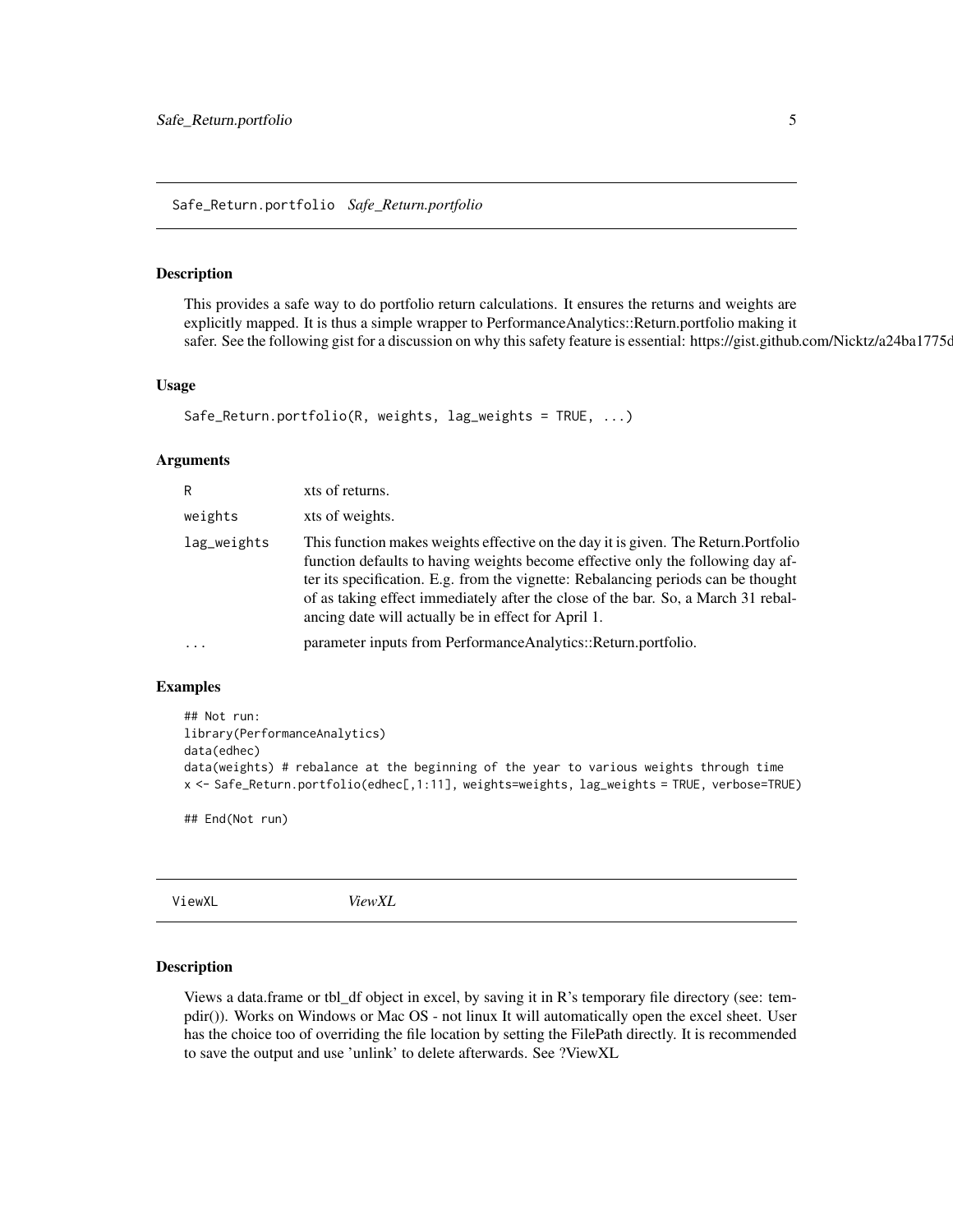#### Usage

ViewXL(DataFrame, FilePath, FileName, ViewTempFile = TRUE, mac = FALSE)

#### Arguments

| DataFrame    | This is the dataframe or tbl_df that will be displayed in excel                                                                                        |
|--------------|--------------------------------------------------------------------------------------------------------------------------------------------------------|
| FilePath     | If left blank, tempfile will be used. If specified, the excel files will be saved in<br>specified location.                                            |
| FileName     | If specified to save csv file, this would be the name. If left blank and a FilePath<br>has been specified, it would prompt the user to add a FileName. |
| ViewTempFile | True by default, if False it will not open the excel file, but merely save it. Only<br>useful if provided with a FilePath.                             |
| mac          | FALSE by default, set to TRUE if using a Mac, else the base::shell.exec will not<br>work.                                                              |

#### Value

File location in promt. Chosen data frame or tbl\_df opened directly in excel.

#### Examples

```
## Not run:
df <- data.frame( date = seq(
as.Date("2012-01-01"),
as.Date("2015-08-18"),"day"),
x = rnorm(1326, 10, 2)x \leftarrow ViewXL(df)
# After viewing, it is recommended to delete the temporary file created using:
unlink(x)
```
## End(Not run)